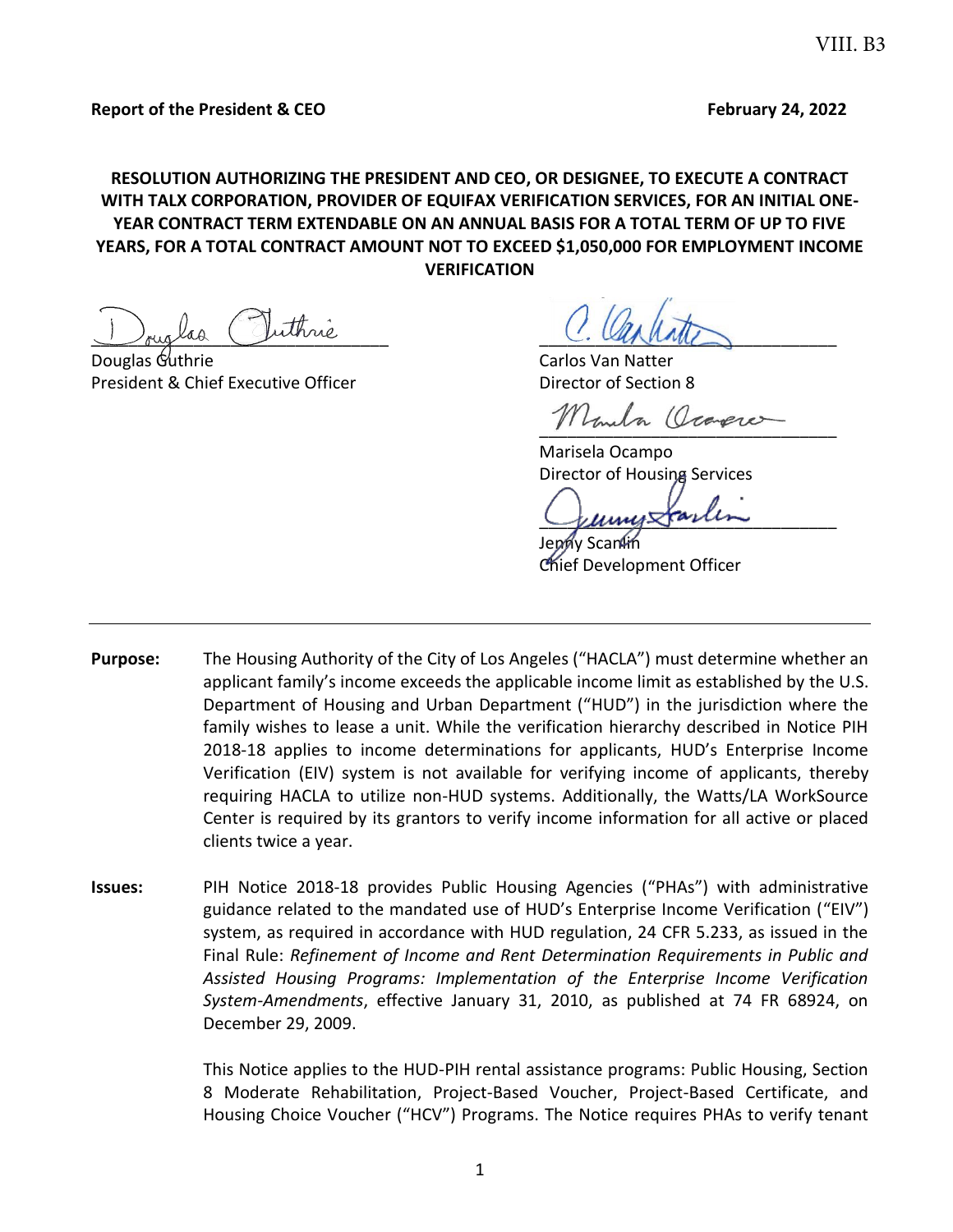employment and income information during mandatory reexaminations of family composition and income in accordance with 24 CFR 5.233.

The Notice outlines income verifications techniques available to PHAs, including Third Party Verification Techniques, such as Upfront Income Verification ("UIV") using an independent source that systematically and uniformly maintains income information in computerized form for individuals. PHAs are encouraged to continue using non-HUD UIV tools, such as The Work Number® (an automated verification system owned and operated by the TALX Corporation) and state government databases, to validate tenantreported income.

HACLA requires Upfront Income Verification (non-HUD UIV tool) "Services" as a thirdparty verification technique to obtain income verification for applicant families and family members to be added to participant households, since HUD's EIV does not include information for new admissions.

For participant families, HACLA staff access HUD's EIV system every time income verification is required, including all reexaminations of income, voucher issuance and recontracting events.

Since November 2016, HACLA's PIH rental assistance programs has used The Work Number® as a non-HUD UIV tool to obtain employment income verification for applicant families and family members to be added to participant households requesting up to 5,000 income verifications on an annual basis. HACLA's PIH rental assistance programs also use other non-HUD UIV tools such as the State Employment Development Department ("EDD") to obtain wage and claim information as verification of applicants' reported income, not available from HUD's EIV system. The PIH rental assistance programs anticipate that the annual need for these services will increase to 7,440 verifications in the coming year.

In addition to the PIH rental assistance programs, The Work Number® income verification tool is also used by the Watts/LA Work Source Center to provide placement data on its clients who have entered the workforce. This placement data includes tracking their incomes every  $2^{nd}$  and  $4^{th}$  quarter of their first and second year of placement. Watts/LA WorkSource Center works with EDD to pull wage data; however, EDD is not consistent in response to requests for such data. The Work Number provides an alternative for the Watts/LA WorkSource Center since it has had difficulty getting data regularly from clients and EDD. The Watts/LA WorkSource Center anticipates pulling up to 3,600 records annually.

HACLA is requesting to execute a sole source contract with TALX Corporation, provider of Equifax Verification Services through The Work Number®. Contracts with TALX Corporation for income verification services require an upfront customer commitment to a minimum annual number of verifications. Higher minimum annual verification commitments allow customers to access more competitive pricing, but also come with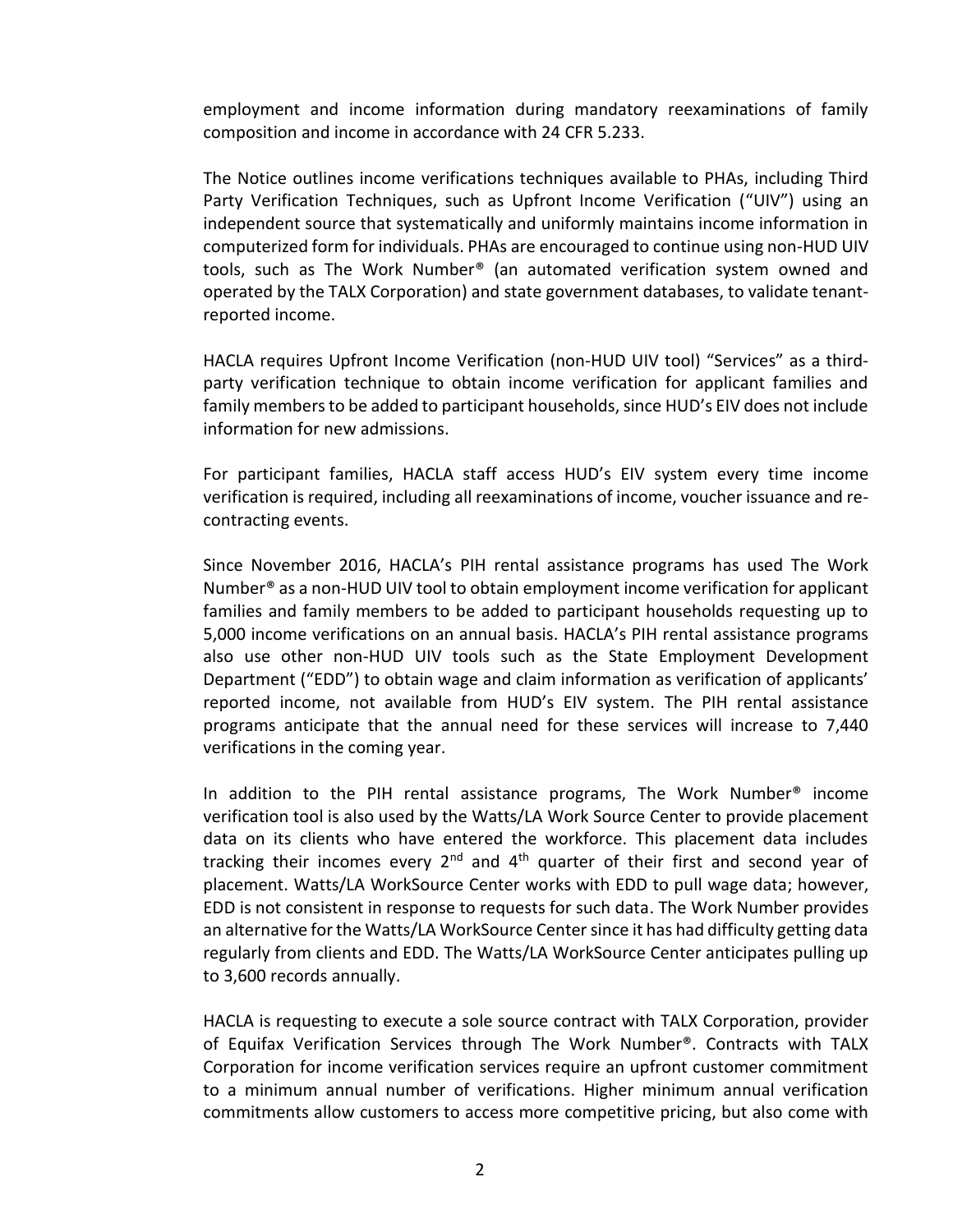the risk that the customer will commit to paying for verification services that wind up not being used. Subsequent verifications are then charged on a per unit basis at a minimal additional surcharge. While HACLA anticipates requiring 11,040 verifications per year, in order to avoid potentially paying for unused verification services, HACLA intends to commit to a minimum of 10,001 verifications per year, at a cost of \$14.73 per verification and a total annual upfront cost of \$147,314, and to pay for up to 1,039 additional verifications per year at a cost of \$15.23 per verification (an approximately 3% surcharge) and a total potential annual cost of \$15,823.97, for a total first year cost, including various fees, of \$166,563.70. Should HACLA opt to extend its contract with TALX beyond the first year of services, pricing under the Contract is subject to a ten percent annual escalation; should alternative options for verification services emerge over the course of the Contract, HACLA may exit the Contract and pursue such alternatives at any time upon 30 days-notice to TALX.

The chart below demonstrates historic usage of The Work Number® including necessity of recent increases in use since the WorkSource Center began to access data from the system. The sharp increase does not represent the Watts/LA WorkSource Centers expectation for annual use but was in response to the need to go back to prior reporting years and obtain information that was not in the file due to a lack of response on behalf of clients or EDD. The Watts/LA WorkSource Center is now caught up and anticipates a more regularized use of the service.



**Procurement:** TALX Corporation is a business unit of Equifax, Inc. and provides current income and employment verification data through The Work Number® and other tools. It aggregates and streamlines the transfer of information between employers and verifiers through its proprietary data collection tools that are fully compliant with the federal Fair Credit Reporting Act ("FCRA"). The Work Number® is the largest proprietary database of up-todate employment and income data. HUD encourages public housing authorities to utilize The Work Number® to verify such data and the system is used by public assistance agencies in all fifty (50) states to help make eligibility determinations. Its comprehensive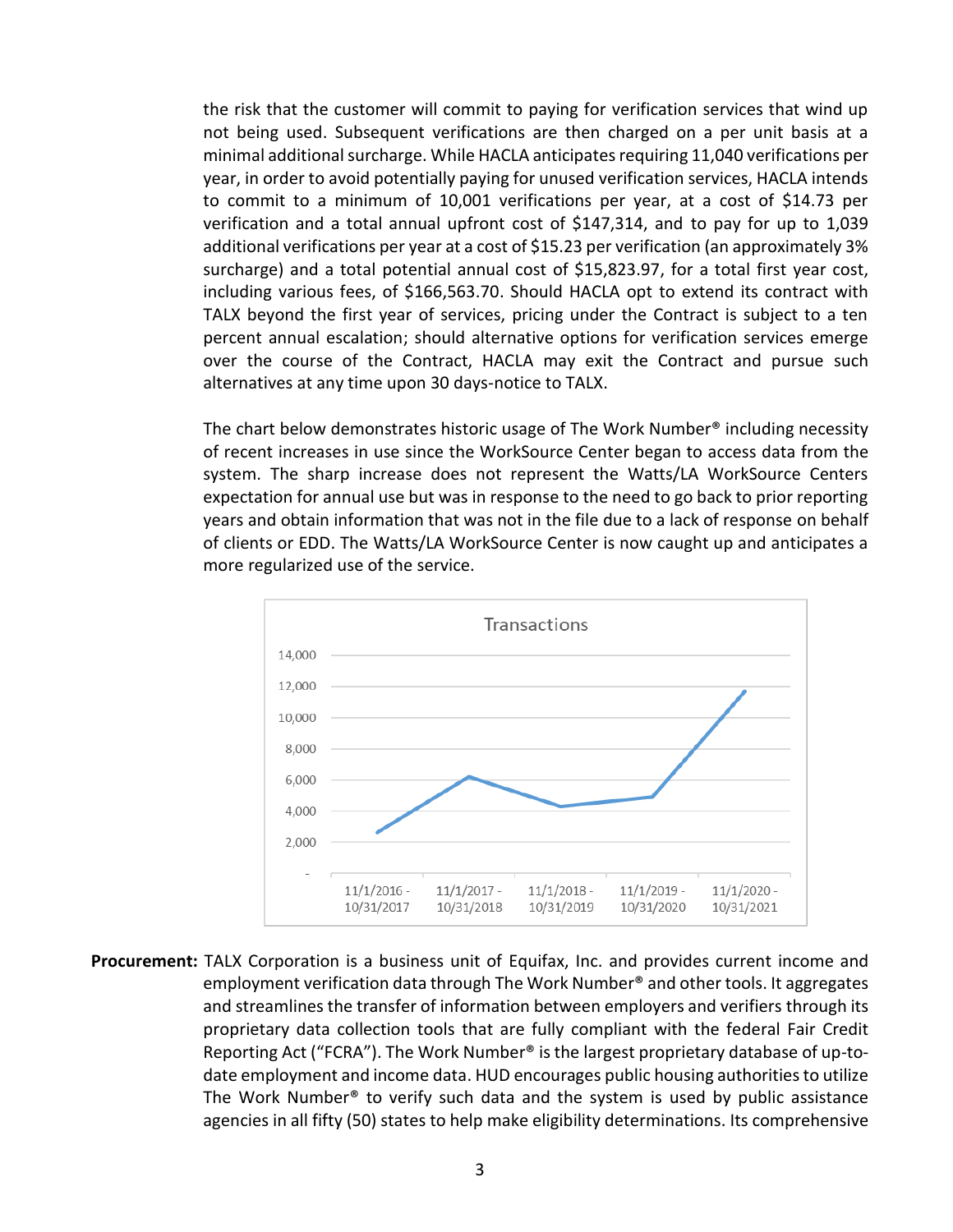and current data are not available from any other services providers, thereby qualifying as a sole source under HUD procurement regulations. The cost of the service is reasonable as obtaining such income, employment and other program participant information through any other means would necessitate outreach to many state and other agencies at significant administrative cost and time, making The Work Number a very reasonably-priced alternative.

## **Vision Plan: PATHWAYS Strategy No. 7, Identify opportunities to reduce operating and administrative costs so that scarce resources are maximized; Action: Identify and implement all available regulatory relief intended to streamline program operations while maintaining required program compliance**

Using Upfront Income Verification techniques approved by HUD streamlines the income verification process for applicant families that have difficulties obtaining income documents required by HACLA as part of eligibility process for housing assistance. This allows HACLA to serve families more quickly by expediting verification of income information necessary for eligibility determination.

**Funding:** The Chief Administrative Officer confirms the following:

*Source of Funds:* Each program will utilize the applicable funding sources for comparable operating expenses, including Section 8 administrative fees, Public Housing Operating Fund, and various Workforce Development (WFD) Grants. To the extent WFD revenue is insufficient, the annual appropriation from LA LOMOD for WFD unbillable expenses will be used.

*Budget and Program Impact:* Funding has been included in the 2022 Operating Budget and will be included in subsequent years as needed. The following table reflects the anticipated costs if HACLA contracts with TALX for the full five-year period, assuming HACLA Departments using the verification services do so at their anticipated levels (1,440/year for Public Housing, 3,600/year for WorkSource Center, 6,000/year for Section 8).

|                           | Year 1  | Year 2  | Year 3  | Year 4  | Year 5  | 5-Yr Total |
|---------------------------|---------|---------|---------|---------|---------|------------|
| <b>Public Housing</b>     | 22.174  | 24.783  | 27.391  | 30,000  | 32,609  | 136,957    |
| <b>WorkSource Center</b>  | 55,435  | 61.957  | 68.478  | 75.000  | 81.522  | 342,391    |
| <b>Section 8 Programs</b> | 92.391  | 103.261 | 114.130 | 125.000 | 135.870 | 570,652    |
| Total                     | 170,000 | 190,000 | 210,000 | 230,000 | 250,000 | 1,050,000  |

**Environmental Review:** This action is exempt.

**Section 3:** Contracting with the TALX Corporation for these web-based employment and income data collection and aggregation services does not trigger Section 3, nor is its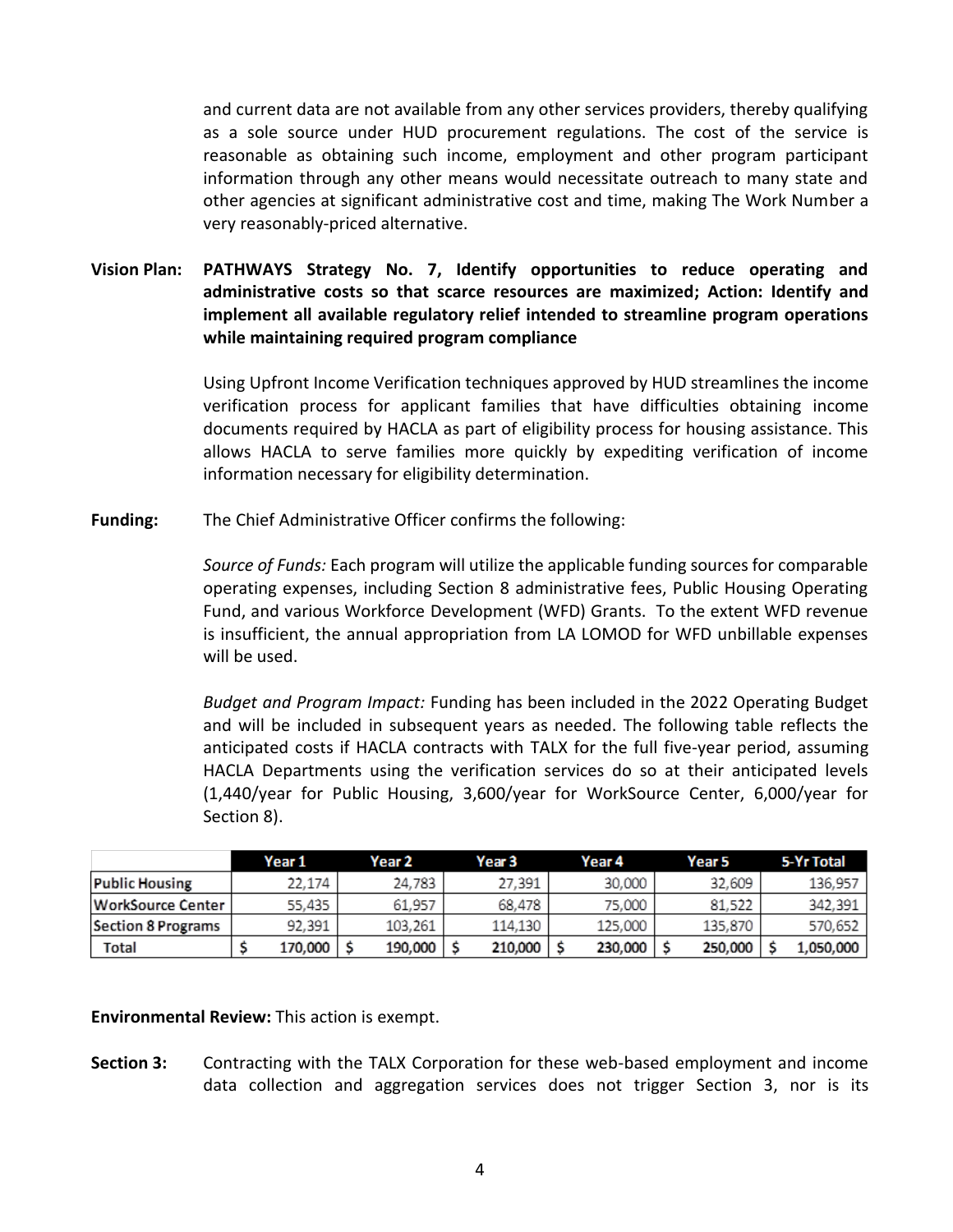discretionary application feasible to apply under HACLA's Section 3 Policy and Compliance Plan.

## **Attachments:**

**1.** Resolution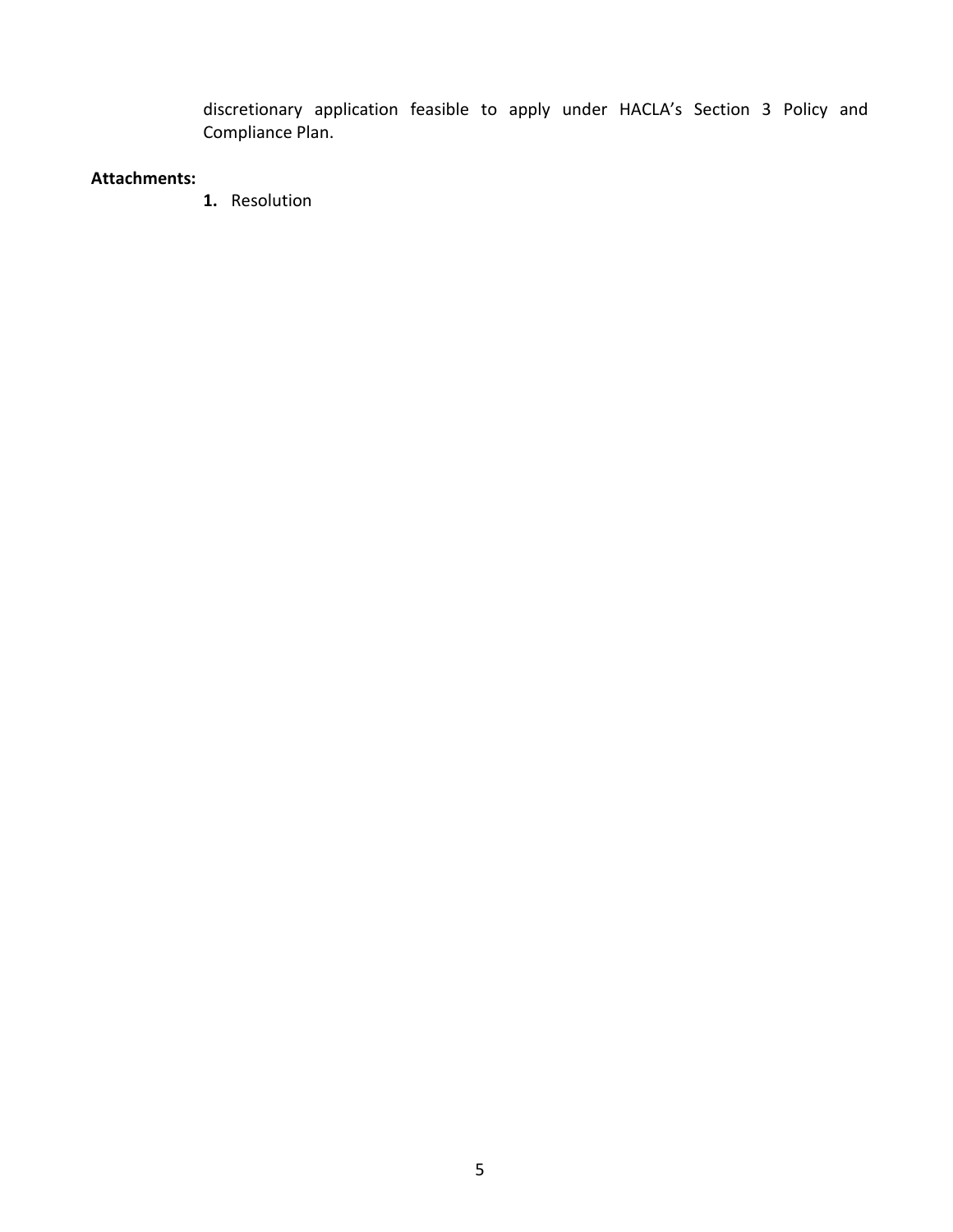## **RESOLUTION AUTHORIZING THE PRESIDENT AND CEO, OR DESIGNEE, TO EXECUTE A CONTRACT WITH TALX CORPORATION, PROVIDER OF EQUIFAX VERIFICATION SERVICES, FOR AN INITIAL ONE-YEAR CONTRACT TERM EXTENDABLE ON AN ANNUAL BASIS FOR A TOTAL TERM OF UP TO FIVE YEARS, FOR A TOTAL CONTRACT AMOUNT NOT TO EXCEED \$1,050,000 FOR EMPLOYMENT INCOME VERIFICATION**

**WHEREAS**, PIH Notice 2018-18 (the "Notice") provides Public Housing Agencies ("PHAs") with administrative guidance related to the mandated use of HUD's Enterprise Income Verification ("EIV") system, as required in accordance with HUD regulation;

**WHEREAS**, the Notice applies to the HUD-PIH rental assistance programs: Public Housing, Section 8 Moderate Rehabilitation, Project-Based Voucher, Project-Based Certificate, and Housing Choice Voucher (HCV) Programs;

**WHEREAS**, the Notice requires PHAs to verify tenant employment and income information during mandatory reexaminations of family composition and income in accordance with 24 CFR 5.233;

**WHEREAS**, the Notice outlines income verifications techniques available to PHAs, including Third Party Verification Techniques, such as Upfront Income Verification ("UIV") using an independent source that systematically and uniformly maintains income information in computerized form for a number of individuals. PHAs are encouraged to continue using non-HUD UIV tools, such as The Work Number® (an automated verification system owned and operated by the TALX Corporation) and state government databases, to validate tenant-reported income;

**WHEREAS**, since November 2016, HACLA's PIH rental assistance programs has used The Work Number<sup>®</sup> as non-HUD UIV tool to obtain employment income verification for applicant families and family members to be added to participant households requesting up to 5,000 income verifications on an annual basis;

**WHEREAS**, in addition to the PIH rental assistance programs, The Work Number® income verification tool has also been used by The Watts/LA WorkSource Center to provide placement data on its clients who have entered the workforce; and

**WHEREAS**, for the reasons set forth in the Report of the President and CEO of the same date herewith, HACLA desires to execute a sole source contract with TALX Corporation (provider of Equifax Verification Services through The Work Number®) to furnish current income and employment verification data, for an initial one year term extendable on an annual basis for a total term of up to five years, for a total contract amount not to exceed \$1,050,000.

**NOW, THEREFORE, BE IT RESOLVED** that the Board of Commissioners hereby authorizes the President and CEO, or designee, to execute a sole source contract with TALX Corporation (provider of Equifax Verification Services through The Work Number®), to furnish current income and employment verification data, for an initial one year term extendable on annual basis for a total term of up to five years, for a total contract amount not to exceed \$1,050,000.